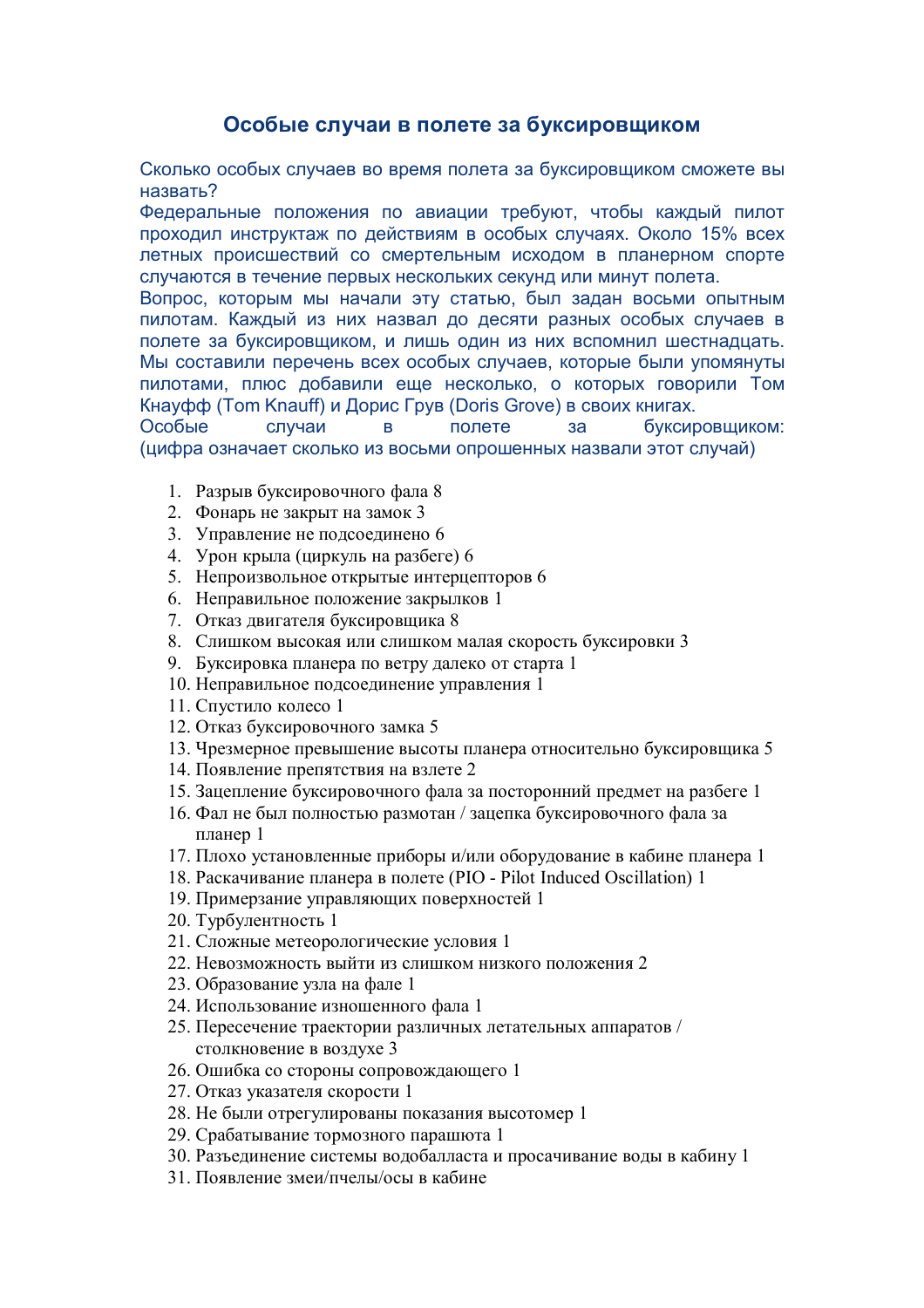- 32. Неуравновешенный водобалласт
- 33. Не застегнутые ремни
- 34. Засорение приемника воздушного давления/статики
- 35. Лым в кабине
- 36. Паника у пассажира
- 37. Сдвиг/смещение сиденья
- 38. Появление помех для свободного движения управляющих поверхностей (не снятые струбцины, заклинивание рулей либо установка ножных педалей для слишком большого роста)
- 39. Не снято хвостовое колесо для буксировки на старт
- 40. Запотевание фонаря

Несомненно, это далеко не полный перечень.

А теперь подумайте, сколько из перечисленных случаев может быть связано с некачественной сборкой планера, а также с отсутствием надлежащего предполетного осмотра и контроля перед взлетом. Многие пилоты игнорируют требование к проведению тщательного контроля перед взлетом, будучи уверенными, что никаких чрезвычайных ситуаций с ними не произойдет.

описанных случаев Подумайте, СКОЛЬКО И3 **МОЖНО** было бы предотвратить или хотя бы уменьшить их вероятность, благодаря дополнительному контролю со стороны другого подготовленного пилота-буксировщика экипажа, человека: члена ИЛИ же сопровождающего.

случаются, Летные происшествия если пилот оказывается неподготовленным к действиям в особых случаях в полете. Почти всегда планер сам по себе продолжает лететь отлично даже в тех случаях, когда фонарь оказывается незакрытым, и даже если в кабине планера вдруг появляется змея. Основная задача пилота - как можно раньше распознать внештатную ситуацию и продолжить управляемый и контролируемый полет на планере.

Пилот может быть уже знаком с некоторыми из перечисленных внештатных ситуаций. При этом реакция у пилота может быть совершенно различной: у одних возникает желание продолжить полет на свой страх и риск; у других возникает чувство, что в данной ситуации они вообще не могут что-либо сделать, которое приводит к бездействию; третьи же, наоборот, начитают действовать импульсивно и не обдуманно.

Пилот должен быть всегда готов принять нужное решение и действовать соответственно ситуации в любом из упомянутых особых случаях. Как правило, в зависимости от фазы полета, все действия сводятся к следующим.

## Схема действий.

Фаза 1. Впереди еще достаточно длинный участок взлетной полосы. Схема действий: после обнаружения внештатной ситуации в самом начале взлета необходимо произвести отцепку и приземлиться впереди на взлетной полосе. Внимание следует уделить тому, чтобы продолжать управлять планером до самой его остановки. Очень часто у пилотов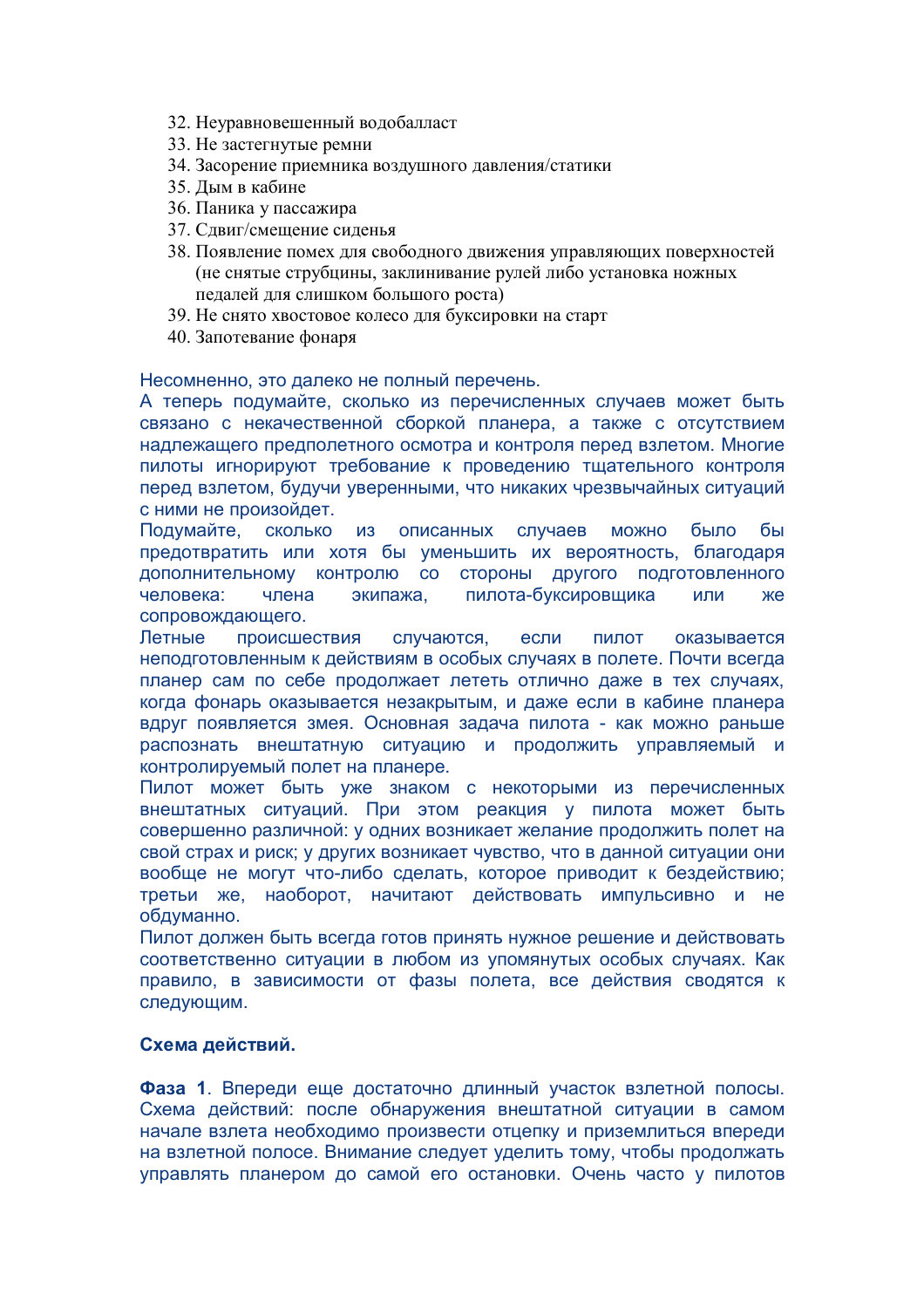появляется желание продолжить полет и сначала изучить характер возникшей внештатной ситуации вместо того, чтобы произвести отцепку. Если в самом начале взлета что-то оказывается не так, не раздумывайте - отцепляйтесь немедленно!

Фаза 2. Высота планера не позволяет приземлиться на оставшийся впереди участок взлетной полосы. Схема действий: СОВЕРШИТЬ посадку  $\overline{B}$ месте. специально предусмотренном для случаев аварийной отцепки. Таким местом может быть перекрестная взлетная полоса, поле или, в крайнем случае, возможно осуществить посадку на лесополосу, воду и пр. При соблюдении всех правил посадки в таких условиях повреждения будут минимальными.

Фаза 3. Высота планера достаточна для того, чтобы вернуться на взлетную полосу.

Схема действий: выполнить разворот на 180 градусов и произвести посадку на взлетную полосу. Такие действия должны быть практически отработаны и выполняются в учебных полетах не реже одного раза в год. Минимальная высота для такого маневра должна быть определена до взлета, и о пересечении планером минимальной критической высоты делается доклад вслух.

## Левая

рука.

Пилоты управляют планером правой рукой. Левая рука должна быть готова для выполнения следующих четырех действий:

- 1. Дернуть ручку отцепки. Для этого в начале взлета рекомендуется левую руку держать возле, но не на ручке отцепки, чтобы в случае необходимости иметь возможность быстро произвести отцепку планера.
- 2. Убрать интерцепторы в случае, если они были плохо зафиксированы, или же приоткрыть их, если поверхность взлетной полосы окажется чересчур неровной.
- 3. Схватить фонарь в случае, если он начнет открываться в полете. Очень часто перед тем, как фонарь вдруг открывается, в кабине слышен характерный предупреждающий звук. Бдительный пилот сможет схватить фонарь или же при помощи рулей изменить направление сил, действующих на планер, так, чтобы фонарь открыться не успел. Однако, если фонарь все-таки открылся, то вплоть до набора достаточной высоты полета не должно быть ни одной попытки его закрыть.
- 4. Регулировать положение закрылков.

С того самого момента, когда вы доложите пилоту самолетабуксировшика о своей готовности к взлету, все ваше внимание должно быть направлено на контроль наступления особого случая, И. соответственно, на то, чтобы немедленно принять план действий в любой момент полета.

## Сборка планера

Большое количество летных происшествий происходит вследствие некачественной сборки планера. После сборки планера очень важно, чтобы кто-то проверил за вами правильность и полноту сборки. Даже